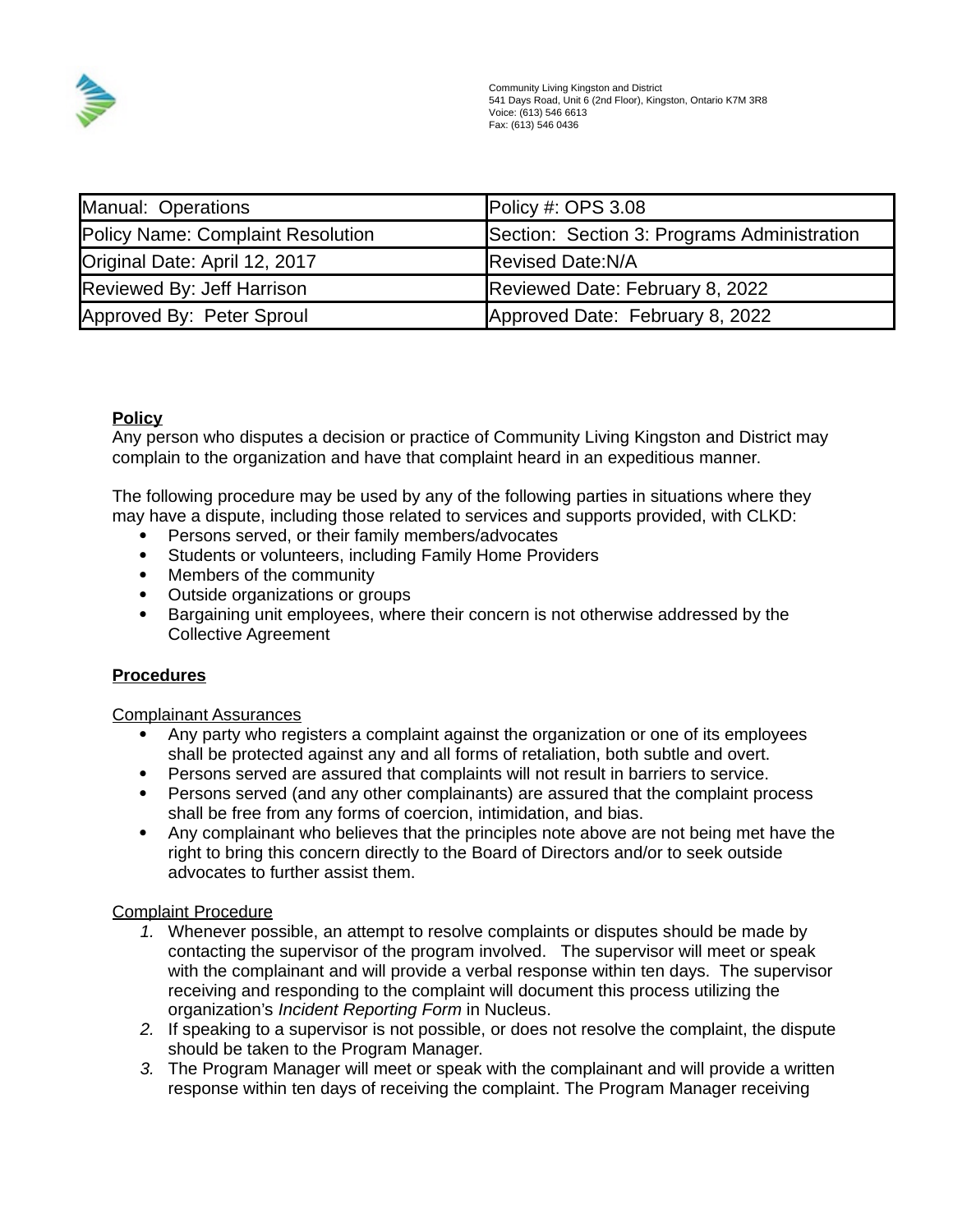

| Manual: Operations                | Policy #: OPS $3.08$                        |
|-----------------------------------|---------------------------------------------|
| Policy Name: Complaint Resolution | Section: Section 3: Programs Administration |
| Original Date: April 12, 2017     | <b>Revised Date:N/A</b>                     |
| Reviewed By: Jeff Harrison        | Reviewed Date: February 8, 2022             |
| Approved By: Peter Sproul         | Approved Date: February 8, 2022             |

and responding to the complaint will document the concerns and the outcome utilizing a "Complaint Note" in the Nucleus ECR.

- *4.* If not satisfied, the complainant may formally appeal to the Executive Director. The Executive Director will meet or speak with the complainant and will provide a written response to the appeal within ten days of receiving the complaint.
- *5.* If still not satisfied, the complainant may appeal to the Board of Directors. Where the President of the Board has determined that the complaint is related to a rights violation, a Rights Appeal Committee will be convened, as outlined in Board Policy #12—*Rights of Participants*. Where there is a question of corporate responsibility, the Board of Directors will respond in a manner consistent with Board Policy # 05 – *Ethical Code of Conduct - Corporate Responsibility*, Section F – *Violations of the Ethical Code of Corporate Responsibility*. Timeframes for responding to such complaints will be consistent with those outlined in the respective policies.
- *6.* Notwithstanding the process listed above, the Board of Directors serves as the final arbiter of all disputes and may, at its sole discretion, respond to the complaint or dispute in such manner as the Board considers appropriate, except for Rights Complaints within the terms of Board Policy # 12 - *Rights of Participants.*
- *7.* If still not satisfied, complainants may seek external consultation and review as they see fit.

In all applicable areas noted above, the written response to the complainant shall include any actions taken to address the complaint.

How Complaints May Be Received

- At all steps noted above, a complaint may be made either verbally or in writing.
- The procedure noted herein will be followed regardless of which method was used to deliver the complaint.

Rights and Responsibilities

- Throughout the complaint process, all parties have the *right* to a transparent, honest dialogue about the concern that has been brought forward. Both parties similarly maintain the *responsibility* to ensure that this is provided.
- For Francophone persons reporting a complaint, Community Living Kingston and District will ensure that a French speaking person is available to hear their complaint and be available to participate and provide support throughout the resolution process.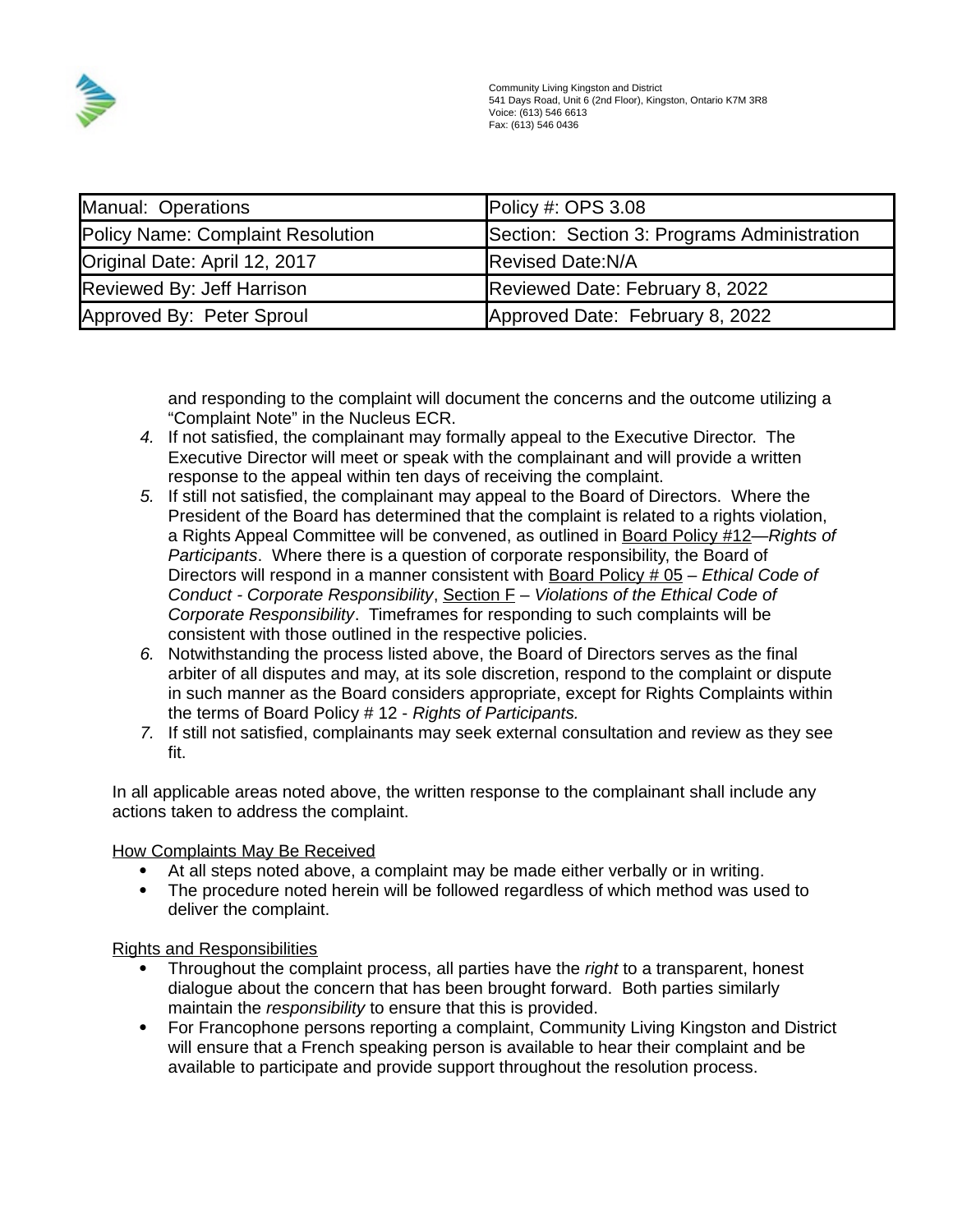

| Manual: Operations                | Policy #: OPS $3.08$                        |
|-----------------------------------|---------------------------------------------|
| Policy Name: Complaint Resolution | Section: Section 3: Programs Administration |
| Original Date: April 12, 2017     | <b>Revised Date:N/A</b>                     |
| Reviewed By: Jeff Harrison        | Reviewed Date: February 8, 2022             |
| Approved By: Peter Sproul         | Approved Date: February 8, 2022             |

- All parties responding to a complaint bear the *responsibility* to thoroughly investigate the concern brought forward and to attempt to ensure an outcome satisfactory to both the complainant and to the organization.
- Complainants have the *right* to be free from retaliation or barriers to service and are assured that the act of complaining will not result in either.
- Complainants have the *right* to be free from any coercion, intimidation, or bias, either before, during, or after the review. The organization bears the *responsibility* to ensure this.
- Complainants have the *right* to have all complaints taken seriously and to have review and investigation of all such matters. It is the *responsibility* of the organization to ensure this. However, the organization is not expected to resolve complaints that are determined to be frivolous or vexatious.
- If the concern brought forward by a complainant may constitute an issue that is potentially criminal in nature, CLKD has the *responsibility* to (and will) contact law enforcement authorities accordingly.
- If the concern brought forward meets any criteria to be reported as a Serious Occurrence, CLKD has the responsibility to (and will) report to MCCSS accordingly.

# Conflicts of Interest

- In all cases where a staff and/or Board member has a conflict of interest, they must declare the conflict and excuse themselves from all stages of the dispute resolution process (see Operations Policy 3.05— *Conflict of Interest*, and *Board Policy # 3 – Ethical Code of Conflict: Conflict of Interest.*
- Where the complainant has a potential conflict of interest, they are required to declare this upon making the complaint.
- The Executive Director may further determine whether any party has a potential conflict of interest.

# Support to Persons Served

- A person served or family who disputes a decision or practice of CLKD is entitled to the support of up to two advocates of their choice throughout this procedure.
- Such advocate(s) shall be the one or two individuals that the person served indicates is their advocate(s) and said advocate(s) shall be permitted access to the process if consent is given by the person served.

Review of Formal Complaints